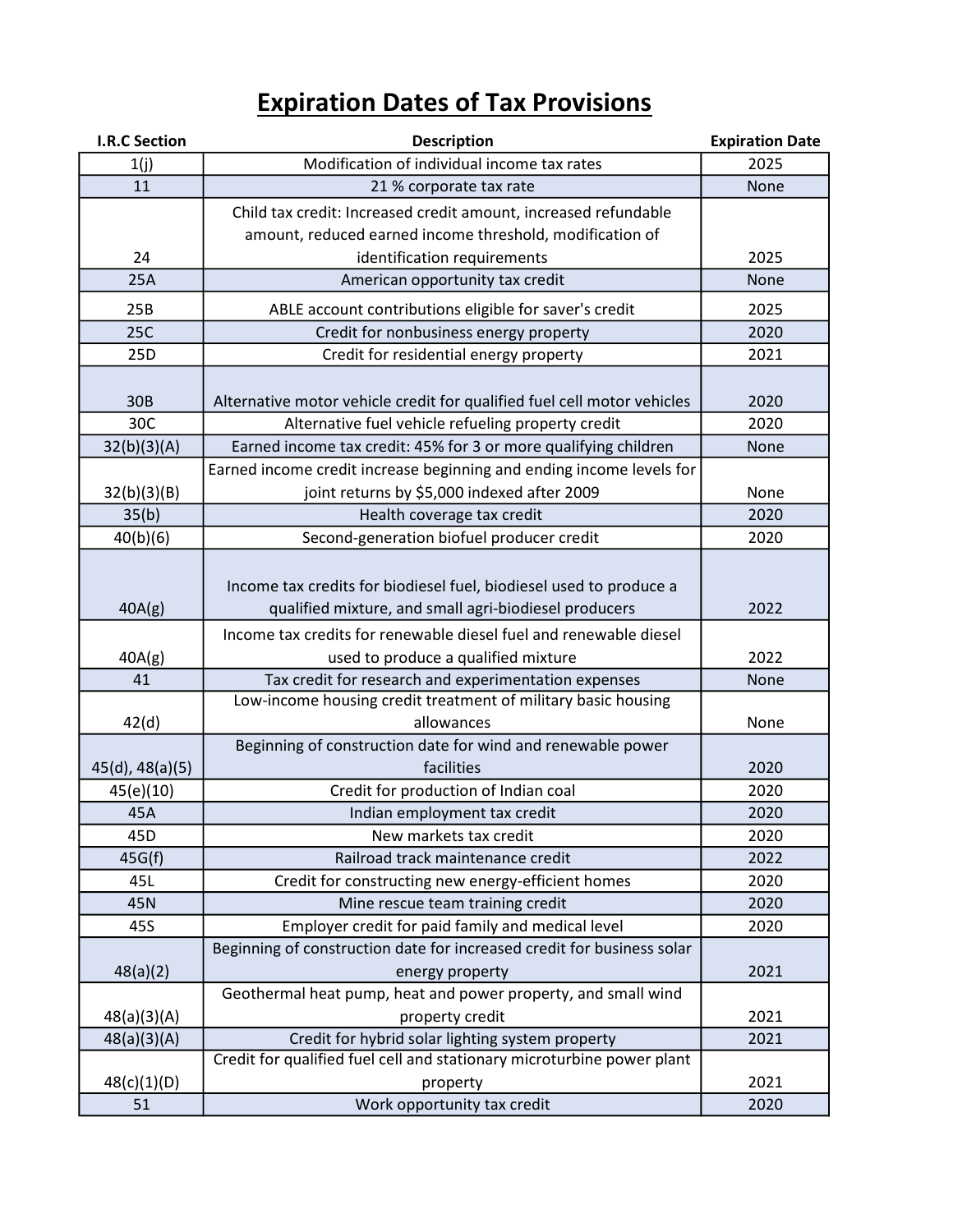| <b>I.R.C Section</b> | <b>Description</b>                                                        | <b>Expiration Date</b> |
|----------------------|---------------------------------------------------------------------------|------------------------|
|                      | Increase in exemption amount and phaseout threshold of individual         |                        |
| 55                   | <b>ATM</b>                                                                | 2025                   |
| 55                   | Repeal of ATM for corporations                                            | None                   |
| 62(a)(2)(D)          | Educator deduction (kindergarten-grade 12)                                | None                   |
| 63                   | Increase standard deduction for individuals                               | 2025                   |
| 67(g)                | Suspension of miscellaneous itemized deductions                           | 2025                   |
| 68(f)                | Suspension of limitation on itemized deductions                           | 2025                   |
| 108                  | COD income exclusion for discharge of principal residence debt            | 2020                   |
|                      | Tax exemption for student loan discharges because of death or             |                        |
| 108(f)(5)            | disability                                                                | 2025                   |
|                      | Treatment of certain individuals performing services in the Sinai         |                        |
| 112                  | Peninsula of Egypt                                                        | 2025                   |
|                      |                                                                           |                        |
| 132(f)(8)            | Suspension of exclusion for reimbursement of bicycle commuting            | 2025                   |
| 132(g)(2)            | Suspension of exclusion for moving expense reimbursement                  | 2025                   |
| 151(d)(5)            | Suspension of deduction for personal exemptions                           | 2025                   |
|                      | Mortgage insurance premium deduction as qualified residence               |                        |
| 163(h)(3)(E)         | interest                                                                  | 2020                   |
|                      | Limitation on deduction for qualified residence interest; suspension of   |                        |
| 163(h)(3)(F)         | deduction for home equity interest                                        | 2025                   |
|                      | Computation of adjusted taxable income without regard to any              |                        |
|                      | deduction allowable for depreciation, amortization, or depletion for      |                        |
| 163(j)(8)            | purposes of the limitation on business interest                           | 2021                   |
| 164(b)               | Deduction for state and local general sales taxes                         | None                   |
| 164(b)(6)            | Limitation on deduction for state, local, etc., taxes                     | 2025                   |
| 165(h)               | Personal casualty losses limited to federally declared disaster areas     | 2025                   |
| 165(d)               | Modification of rules relating to computation of wagering losses          | 2025                   |
|                      | 3-year depreciation for racehorses 2 years old or younger                 | 2020                   |
| 168(e)(3)(A)         |                                                                           |                        |
| $168(e)(3)(B)$ and   |                                                                           |                        |
| 48                   | 5-year cost recovery for certain energy property                          | 2021                   |
|                      | 5-year cost recovery for certain machinery and equipment used in          |                        |
| 168(e)(3)(B)         | farming                                                                   | None                   |
| 168(e)(3)(E)         | 15-year straight-line cost recovery for qualified improvements            | None                   |
| 168(i)(15)(D)        | 7-year recovery period for motorsports entertainment complexes            | 2020                   |
| 168(j)               | Accelerated depreciation for Indian reservation property                  | 2020                   |
|                      |                                                                           |                        |
|                      | Additional first-year depreciation (bonus depreciation) and expansion     |                        |
| 168(k), 460          | of definition of eligible property to include used property               | 2026/2027              |
|                      | Election of additional depreciation for certain plants bearing fruits and |                        |
| 165(k)(5)            | nuts                                                                      | 2026                   |
|                      | Special depreciation allowance for second-generation biofuel plant        |                        |
| 168(1)               |                                                                           | 2020                   |
|                      | property                                                                  |                        |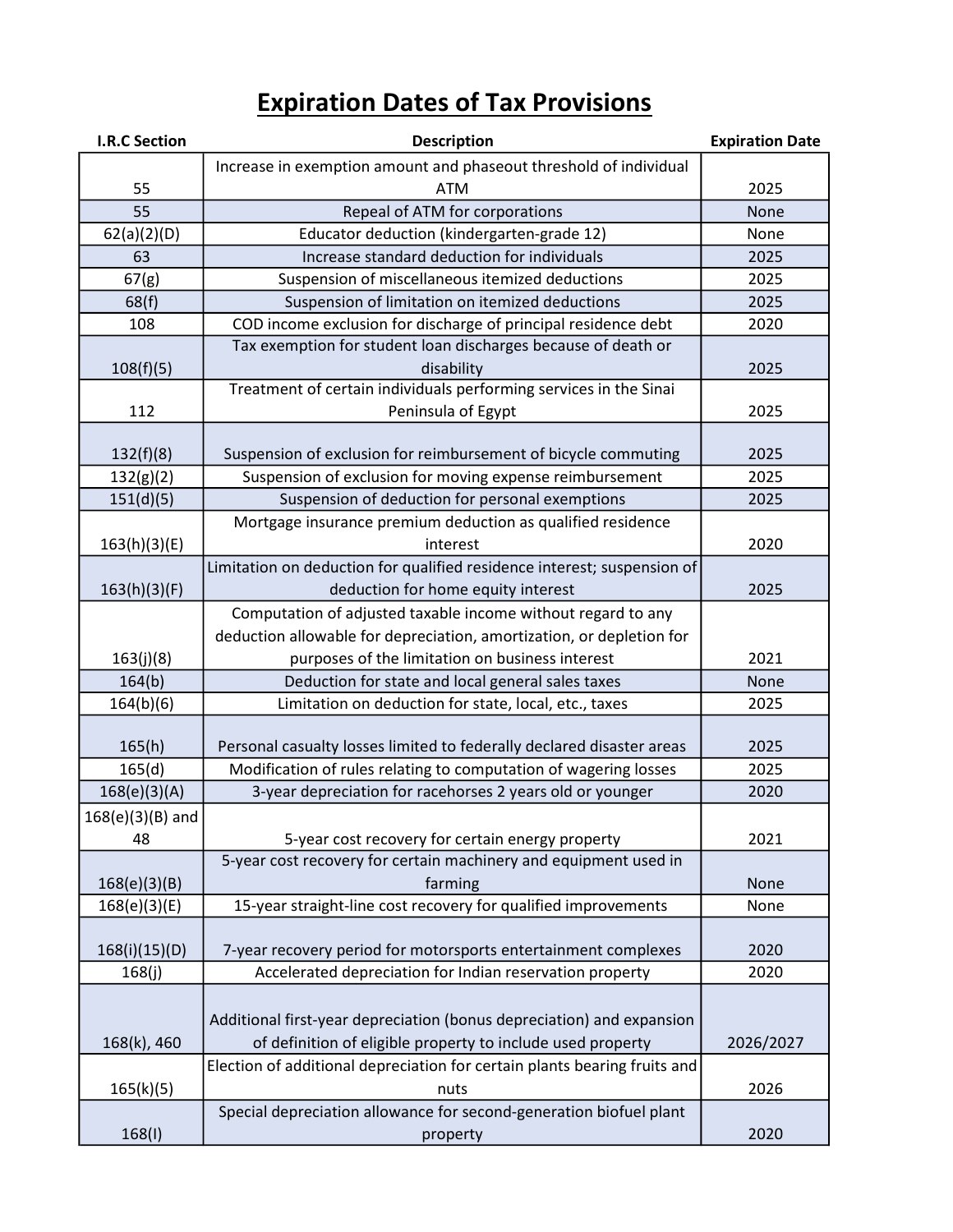| <b>I.R.C Section</b> | <b>Description</b>                                                       | <b>Expiration Date</b> |
|----------------------|--------------------------------------------------------------------------|------------------------|
|                      | Increased percentage limitation on cash contributions to public          |                        |
| 170(b)(1)(G)         | charities                                                                | 2025                   |
|                      |                                                                          |                        |
| 170(e)               | Enhanced charitable deduction for contributions for food inventory       | None                   |
| 172                  | Modification of NOL deduction                                            | None                   |
|                      |                                                                          |                        |
|                      | Increase in expensing limits to \$1,000,000/\$2,500,000 (index for       |                        |
|                      | inflation) and expansion of definition of eligible property to qualified |                        |
|                      | real property; certain depreciable tangible personal property; and       |                        |
| 179                  | certain improvements to nonresidential real property                     | None                   |
| 179D(h)              | Energy-efficient commercial buildings deduction                          | 2020                   |
| 181                  | Special expensing rules for film and television productions              | 2020                   |
| 199A                 | Qualified business income deduction                                      | 2025                   |
|                      | 7.5%-of-adjusted-gross-income(AGI) floor from individuals age 65 and     |                        |
| 213(f)               | older from medical expenses                                              | 2020                   |
| 215                  | Repeal of deduction for alimony payments (started in 2019)               | None                   |
| 217(k)               | Suspension of deduction of moving expenses                               | 2020                   |
| 222(e)               | Deduction for qualified tuition and related expenses                     | 2020                   |
| 263A, 5001,          |                                                                          |                        |
| 5041, 5051,          | Provisions modifying the rates of taxation of beer, wine, and distilled  |                        |
| 5212, 5414           | spirits; and certain other rules                                         | 2020                   |
|                      | Expensing of certain cost of replanting citrus plants lost by reason of  |                        |
| 263A(d)(2)           | casualty                                                                 | 12/22/2027             |
|                      | Deductibility of employer de minimis meals and related eating facility,  |                        |
| 274(0)               | and meals for the convenience of the employer                            | 2025                   |
| 280F                 | Increased depreciation limits for certain listed property                | None                   |
| 408(d)(8)            | Tax-free distributions from IRAs for charitable purposes                 | None                   |
|                      | Transfer of excess pension assets to retiree health and life insurance   |                        |
| 420                  | accounts                                                                 | 2025                   |
|                      | Special rule for sales or dispositions to implement FERC or state        |                        |
| 451                  | electric restructuring policy                                            | 2020                   |
| 461(I)               | Limitation on excess business losses of noncorporate taxpayers           | 2025                   |
|                      | Modification of tax treatment of certain payments to controlling         |                        |
| 512                  | exempt organizations                                                     | None                   |
| 529                  | Rollovers from qualified tuition programs to ABLE accounts               | 2025                   |
| 529A                 | Increased contributions limit for ABLE accounts                          | 2025                   |
|                      |                                                                          |                        |
| 871                  | Treatment of certain regulated investment company (RIC) dividends        | None                   |
| 897(h)(4)(A)         | RIC qualified investment entity treatment for FIRPTA                     | None                   |
|                      | Active financing exceptions under subpart F (controlled foreign          |                        |
| 953, 954             | corporations)                                                            | None                   |